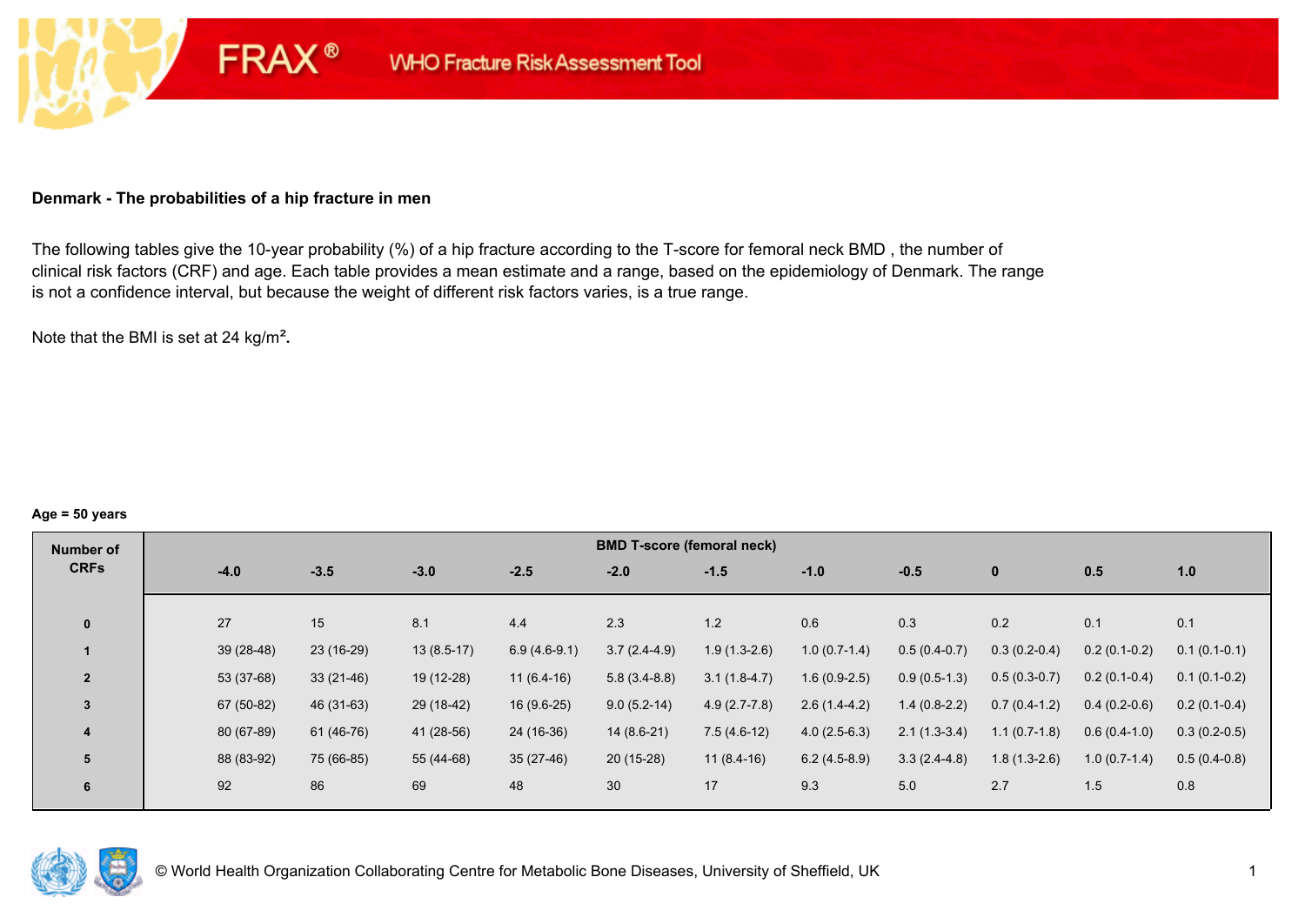**FRAX®** 

# **Age = 55 years**

| Number of      |             |             |              |                | <b>BMD T-score (femoral neck)</b> |                |                |                |                |                |                |
|----------------|-------------|-------------|--------------|----------------|-----------------------------------|----------------|----------------|----------------|----------------|----------------|----------------|
| <b>CRFs</b>    | $-4.0$      | $-3.5$      | $-3.0$       | $-2.5$         | $-2.0$                            | $-1.5$         | $-1.0$         | $-0.5$         | $\bf{0}$       | 0.5            | 1.0            |
| $\mathbf 0$    | 28          | 16          | 9.3          | 5.2            | 2.8                               | 1.6            | 0.9            | 0.5            | 0.3            | 0.2            | 0.1            |
|                | 39 (29-47)  | 24 (17-29)  | $14(9.7-17)$ | $8.0(5.4-9.9)$ | $4.5(3.0-5.5)$                    | $2.5(1.6-3.1)$ | $1.3(0.9-1.7)$ | $0.7(0.5-0.9)$ | $0.4(0.3-0.5)$ | $0.2(0.2-0.3)$ | $0.1(0.1-0.2)$ |
| $\overline{2}$ | $53(38-66)$ | $35(23-46)$ | 21 (14-29)   | $12(7.6-17)$   | $6.9(4.2-9.9)$                    | $3.8(2.3-5.5)$ | $2.1(1.3-3.0)$ | $1.1(0.7-1.7)$ | $0.6(0.4-0.9)$ | $0.4(0.2-0.5)$ | $0.2(0.1-0.3)$ |
| 3              | 66 (51-79)  | 47 (33-62)  | $30(20-43)$  | $18(11-27)$    | $10(6.4-16)$                      | $5.9(3.5-9.0)$ | $3.2(1.9-5.0)$ | $1.8(1.1-2.8)$ | $1.0(0.6-1.6)$ | $0.6(0.3-0.9)$ | $0.3(0.2-0.5)$ |
| 4              | 78 (68-86)  | 61 (48-74)  | 42 (31-56)   | 26 (18-37)     | 16 (10-23)                        | $8.9(5.9-13)$  | $5.0(3.2-7.6)$ | $2.7(1.8-4.2)$ | $1.5(1.0-2.4)$ | $0.9(0.6-1.4)$ | $0.5(0.3-0.8)$ |
| 5              | 86 (82-90)  | 74 (66-83)  | 55 (47-67)   | 37 (30-48)     | $23(18-31)$                       | $13(10-18)$    | $7.5(5.8-11)$  | $4.2(3.2-6.0)$ | $2.4(1.8-3.4)$ | $1.3(1.0-1.9)$ | $0.8(0.6-1.1)$ |
| 6              | 90          | 83          | 69           | 50             | 32                                | 19             | 11             | 6.2            | 3.6            | 2.0            | 1.2            |

#### **Age = 60 years**

| <b>CRFs</b><br>$-3.5$<br>$-2.5$<br>$-3.0$<br>$-4.0$<br>$-2.0$<br>$-1.5$<br>$-1.0$<br>$-0.5$<br>0.5<br>1.0<br>$\mathbf{0}$                                                                               |  |
|---------------------------------------------------------------------------------------------------------------------------------------------------------------------------------------------------------|--|
|                                                                                                                                                                                                         |  |
|                                                                                                                                                                                                         |  |
| 0.4<br>0.2<br>0.1<br>26<br>9.7<br>5.7<br>$\mathbf{0}$<br>16<br>3.4<br>2.0<br>0.7<br>1.1                                                                                                                 |  |
| $36(27-41)$<br>23 (17-27)<br>$14(10-17)$<br>$8.7(6.0-10)$<br>$5.1(3.5-6.0)$<br>$3.0(2.1-3.5)$<br>$1.8(1.2-2.1)$<br>$1.0(0.7-1.2)$<br>$0.2(0.2-0.3)$<br>$0.6(0.4-0.7)$<br>$0.4(0.3-0.4)$                 |  |
| 48 (36-59)<br>$33(23-42)$<br>$21(14-28)$<br>$13(8.4-17)$<br>$7.7(5.0-11)$<br>$4.6(2.9-6.3)$<br>$2.7(1.7-3.7)$<br>$1.6(1.0-2.2)$<br>$0.9(0.6-1.3)$<br>$0.3(0.2-0.5)$<br>$\overline{2}$<br>$0.6(0.4-0.8)$ |  |
| 60 (48-71)<br>44 (32-56)<br>$30(21-40)$<br>19 (13-26)<br>$11(7.5-16)$<br>$4.1(2.6-6.0)$<br>$2.4(1.5-3.5)$<br>$1.4(0.9-2.1)$<br>$0.9(0.5-1.3)$<br>$6.9(4.4-10)$<br>$0.5(0.3-0.8)$<br>$\overline{3}$      |  |
| 71 (63-80)<br>56 (46-68)<br>40 (31-52)<br>27 (20-36)<br>$10(7.2-15)$<br>$3.6(2.5-5.3)$<br>17 (12-24)<br>$6.1(4.2-8.9)$<br>$2.2(1.5-3.2)$<br>$1.3(0.9-2.0)$<br>$0.8(0.5-1.2)$<br>4                       |  |
| 80 (76-85)<br>68 (62-76)<br>$52(46-63)$<br>$36(31-47)$<br>24 (20-32)<br>$15(12-20)$<br>$8.9(7.4-12)$<br>$3.2(2.7-4.6)$<br>$2.0(1.6-2.8)$<br>$1.2(1.0-1.7)$<br>5<br>$5.3(4.4-7.5)$                       |  |
| 48<br>85<br>78<br>64<br>33<br>21<br>13<br>7.8<br>4.8<br>2.9<br>1.8<br>6                                                                                                                                 |  |

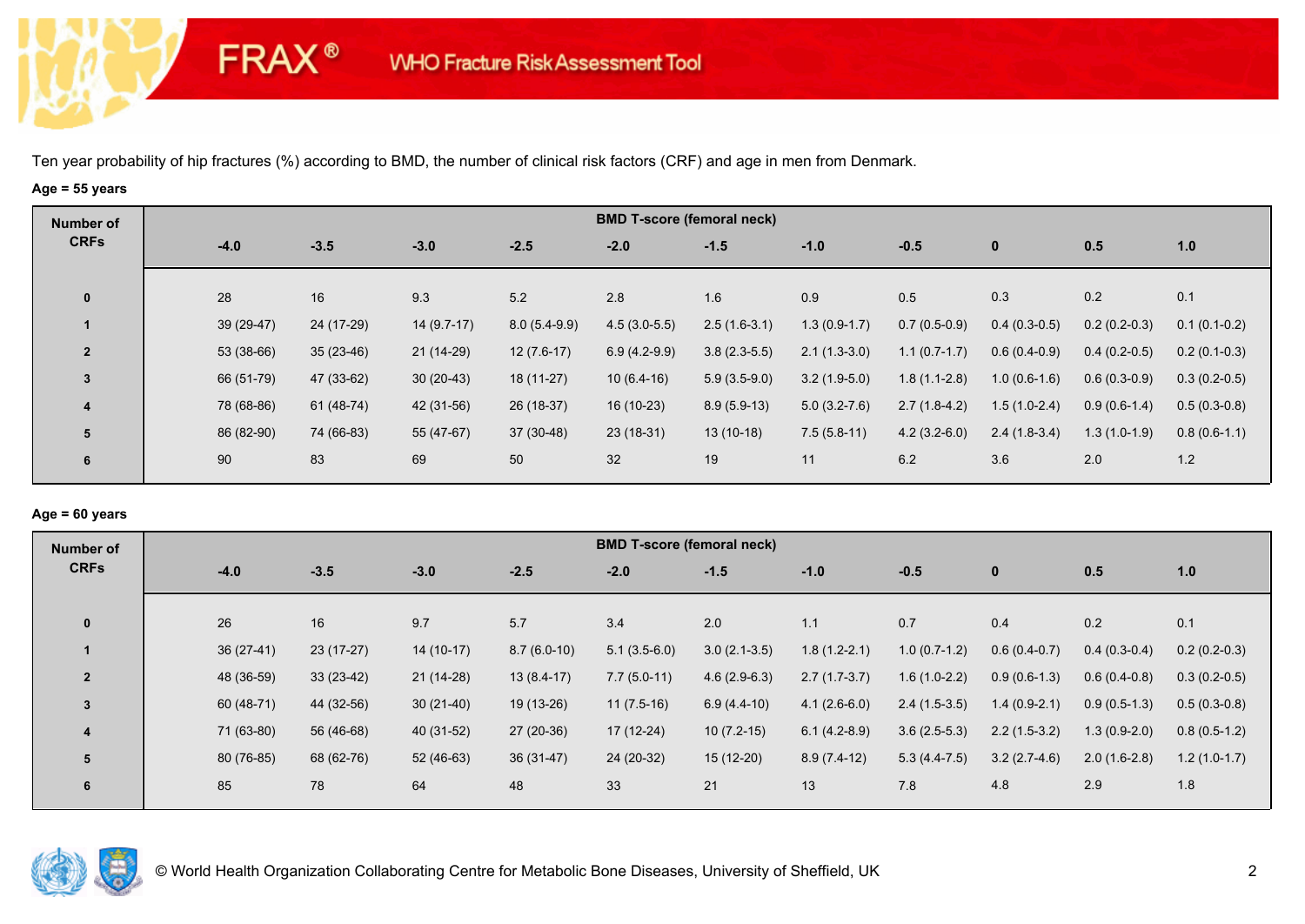**FRAX®** 

# **Age = 65 years**

| Number of      |             |             |             |               | <b>BMD T-score (femoral neck)</b> |                |                |                |                |                |                |
|----------------|-------------|-------------|-------------|---------------|-----------------------------------|----------------|----------------|----------------|----------------|----------------|----------------|
| <b>CRFs</b>    | $-4.0$      | $-3.5$      | $-3.0$      | $-2.5$        | $-2.0$                            | $-1.5$         | $-1.0$         | $-0.5$         | $\bf{0}$       | 0.5            | 1.0            |
| $\mathbf 0$    | 24          | 16          | 10          | 6.3           | 3.9                               | 2.4            | 1.5            | 0.9            | 0.6            | 0.4            | 0.2            |
|                | $33(25-36)$ | $22(16-25)$ | $14(10-17)$ | $9.3(6.6-11)$ | $5.8(4.1-6.8)$                    | $3.6(2.6-4.2)$ | $2.3(1.6-2.6)$ | $1.4(1.0-1.6)$ | $0.9(0.6-1.1)$ | $0.6(0.4-0.7)$ | $0.4(0.3-0.4)$ |
| $\overline{2}$ | 43 (33-51)  | $30(22-37)$ | $21(14-26)$ | $13(9.2-17)$  | $8.6(5.8-11)$                     | $5.4(3.6-7.0)$ | $3.4(2.2-4.4)$ | $2.1(1.4-2.7)$ | $1.3(0.9-1.8)$ | $0.9(0.6-1.1)$ | $0.5(0.4-0.7)$ |
| 3              | 54 (45-63)  | 40 (31-49)  | 28 (21-36)  | 19 (14-25)    | $12(8.7-17)$                      | $7.9(5.5-11)$  | $5.0(3.4-6.8)$ | $3.1(2.1-4.3)$ | $2.0(1.4-2.8)$ | $1.3(0.9-1.8)$ | $0.8(0.6-1.1)$ |
| 4              | 64 (57-72)  | $51(43-61)$ | $38(31-47)$ | 26 (21-34)    | 18 (13-24)                        | $11(8.6-16)$   | $7.2(5.4-10)$  | $4.6(3.4-6.5)$ | $2.9(2.2-4.2)$ | $1.9(1.4-2.7)$ | $1.2(0.9-1.7)$ |
| 5              | 73 (69-78)  | 61 (57-69)  | 48 (44-57)  | $35(32-44)$   | $24(21-31)$                       | $16(14-21)$    | $10(8.9-14)$   | $6.6(5.7-9.1)$ | $4.3(3.6-5.9)$ | $2.8(2.3-3.8)$ | $1.8(1.5-2.5)$ |
| 6              | 79          | 70          | 59          | 45            | 33                                | 22             | 15             | 9.5            | 6.2            | 4.0            | 2.6            |

## **Age = 70 years**

| Number of      |             |             |             |              | <b>BMD T-score (femoral neck)</b> |                |                |                |                |                |                |
|----------------|-------------|-------------|-------------|--------------|-----------------------------------|----------------|----------------|----------------|----------------|----------------|----------------|
| <b>CRFs</b>    | $-4.0$      | $-3.5$      | $-3.0$      | $-2.5$       | $-2.0$                            | $-1.5$         | $-1.0$         | $-0.5$         | $\mathbf 0$    | 0.5            | 1.0            |
|                |             |             |             |              |                                   |                |                |                |                |                |                |
| $\mathbf{0}$   | 22          | 15          | 10          | 7.0          | 4.7                               | 3.1            | 2.0            | 1.3            | 0.9            | 0.6            | 0.4            |
|                | $32(29-40)$ | $23(21-29)$ | 16 (14-21)  | $11(9.8-14)$ | $7.5(6.5-9.6)$                    | $5.0(4.3-6.4)$ | $3.3(2.9-4.3)$ | $2.2(1.9-2.9)$ | $1.5(1.3-1.9)$ | $1.0(0.9-1.3)$ | $0.7(0.6-0.9)$ |
| $\overline{2}$ | 44 (39-52)  | $34(29-41)$ | $25(21-31)$ | $17(14-22)$  | $12(9.8-15)$                      | $8.0(6.5-11)$  | $5.3(4.3-7.1)$ | $3.6(2.9-4.8)$ | $2.4(2.0-3.3)$ | $1.7(1.3-2.2)$ | $1.1(0.9-1.5)$ |
| $\overline{3}$ | 57 (50-64)  | 46 (39-53)  | $35(29-42)$ | $26(21-31)$  | 18 (14-23)                        | $13(9.8-16)$   | $8.5(6.6-11)$  | $5.8(4.4-7.3)$ | $4.0(3.0-5.0)$ | $2.7(2.0-3.4)$ | $1.8(1.4-2.3)$ |
| 4              | 67 (60-72)  | 58 (50-64)  | 47 (40-53)  | $36(29-42)$  | $27(21-31)$                       | 19 (15-23)     | $13(9.9-16)$   | $9.1(6.8-11)$  | $6.3(4.7-7.6)$ | $4.3(3.2-5.2)$ | $3.0(2.2-3.6)$ |
| 5              | 75 (69-78)  | 68 (61-72)  | 59 (51-63)  | 48 (41-52)   | $38(31-41)$                       | 28 (22-31)     | $20(16-22)$    | $14(11-16)$    | $9.9(7.6-11)$  | $6.9(5.3-7.8)$ | $4.8(3.6-5.4)$ |
| 6              | 81          | 76          | 69          | 60           | 50                                | 39             | 29             | 21             | 15             | 11             | $7.5$          |
|                |             |             |             |              |                                   |                |                |                |                |                |                |

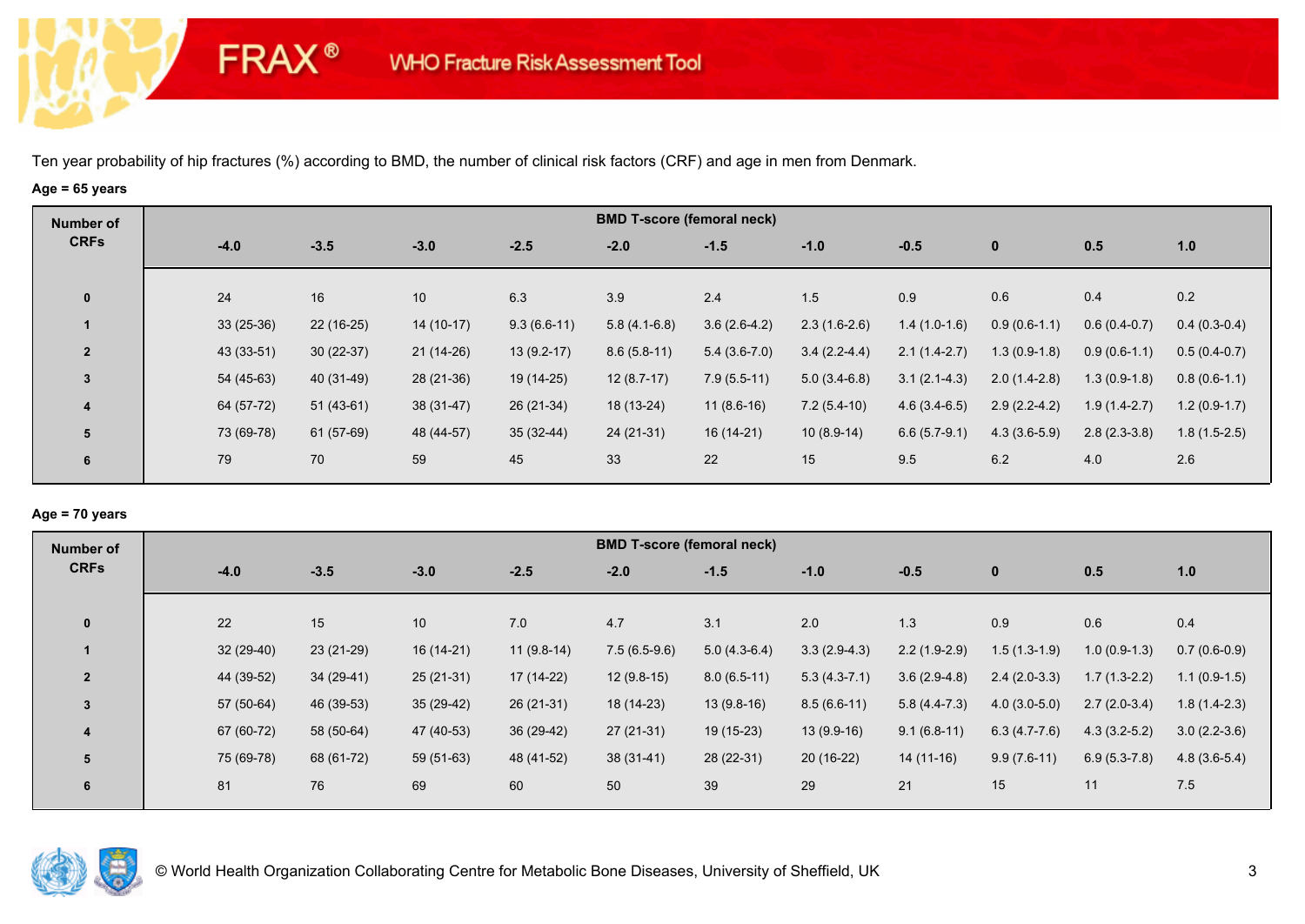**FRAX®** 

# **Age = 75 years**

| Number of               |             |             |             |             |              | <b>BMD T-score (femoral neck)</b> |               |                |                |                |                  |
|-------------------------|-------------|-------------|-------------|-------------|--------------|-----------------------------------|---------------|----------------|----------------|----------------|------------------|
| <b>CRFs</b>             | $-4.0$      | $-3.5$      | $-3.0$      | $-2.5$      | $-2.0$       | $-1.5$                            | $-1.0$        | $-0.5$         | $\bf{0}$       | 0.5            | 1.0              |
| $\mathbf 0$             | 21          | 15          | 11          | 7.8         | 5.5          | 3.9                               | 2.7           | 1.9            | 1.4            | 1.0            | 0.7              |
|                         | $32(27-55)$ | $25(20-46)$ | 19 (15-37)  | 14 (11-28)  | $10(7.7-21)$ | $7.3(5.4-15)$                     | $5.2(3.8-11)$ | $3.7(2.7-8.1)$ | $2.7(2.0-5.9)$ | $1.9(1.4-4.2)$ | $1.4(1.0-3.0)$   |
| $\overline{2}$          | 45 (34-65)  | $37(27-57)$ | $30(20-48)$ | $23(15-38)$ | $17(11-30)$  | $13(7.6-23)$                      | $9.2(5.4-17)$ | $6.7(3.9-13)$  | $4.9(2.8-9.3)$ | $3.6(2.0-6.8)$ | $2.6(1.4-5.0)$   |
| 3                       | 58 (43-72)  | $50(35-65)$ | 42 (27-58)  | $34(20-49)$ | $27(15-40)$  | $20(11-32)$                       | $15(7.7-24)$  | $11(5.6-18)$   | $8.5(4.1-14)$  | $6.2(3.0-10)$  | $4.5(2.1 - 7.4)$ |
| $\overline{\mathbf{4}}$ | 68 (52-78)  | 62 (44-72)  | 55 (35-66)  | 47 (28-58)  | 39 (21-49)   | $31(16-40)$                       | 24 (11-32)    | $18(8.4-25)$   | $14(6.2-19)$   | $10(4.5-14)$   | $7.7(3.2-10)$    |
| 5                       | 77 (61-81)  | 72 (54-77)  | 66 (45-72)  | 59 (37-66)  | 51 (29-58)   | 43 (22-49)                        | $35(17-40)$   | 28 (13-32)     | $22(9.4-25)$   | $17(7.0-19)$   | $12(5.1-14)$     |
| 6                       | 82          | 79          | 76          | 70          | 64           | 56                                | 48            | 40             | 32             | 25             | 19               |

## **Age = 80 years**

| Number of      |             |             |             |             |              | <b>BMD T-score (femoral neck)</b> |               |               |                |                |                |
|----------------|-------------|-------------|-------------|-------------|--------------|-----------------------------------|---------------|---------------|----------------|----------------|----------------|
| <b>CRFs</b>    | $-4.0$      | $-3.5$      | $-3.0$      | $-2.5$      | $-2.0$       | $-1.5$                            | $-1.0$        | $-0.5$        | $\mathbf{0}$   | 0.5            | 1.0            |
|                |             |             |             |             |              |                                   |               |               |                |                |                |
| $\mathbf{0}$   | 18          | 14          | 11          | 8.0         | 6.0          | 4.4                               | 3.3           | 2.5           | 1.9            | 1.5            | 1.1            |
|                | 28 (23-49)  | $23(18-42)$ | 18 (14-35)  | 14 (10-28)  | $11(7.8-22)$ | $8.1(5.8-17)$                     | $6.1(4.3-13)$ | $4.7(3.3-10)$ | $3.6(2.5-8.0)$ | $2.8(1.9-6.1)$ | $2.1(1.4-4.7)$ |
| $\overline{2}$ | 40 (28-59)  | $33(22-52)$ | $27(18-45)$ | 22 (14-38)  | $17(10-31)$  | 14 (7.9-24)                       | $10(6.0-19)$  | $8.2(4.6-15)$ | $6.3(3.5-12)$  | $4.9(2.7-9.3)$ | $3.7(2.0-7.2)$ |
| $\overline{3}$ | $51(35-67)$ | 45 (29-61)  | 38 (23-54)  | $32(18-47)$ | $26(14-40)$  | $21(11-33)$                       | $17(8.3-27)$  | $13(6.4-22)$  | $10(4.9-17)$   | $8.2(3.8-14)$  | $6.4(2.9-11)$  |
| 4              | 62 (44-72)  | 56 (37-68)  | $50(30-62)$ | 43 (25-55)  | $37(20-48)$  | $31(15-41)$                       | 25 (12-34)    | 20 (9.3-28)   | $16(7.3-23)$   | $13(5.7-18)$   | $10(4.4-15)$   |
| 5              | 71 (53-76)  | 66 (47-72)  | 61 (40-67)  | $55(33-61)$ | 49 (27-55)   | 42 (22-48)                        | $35(17-41)$   | $30(14-34)$   | 24 (11-29)     | $20(8.4-23)$   | $16(6.5-19)$   |
| 6              | 77          | 75          | 71          | 66          | 60           | 54                                | 47            | 41            | 35             | 29             | 24             |
|                |             |             |             |             |              |                                   |               |               |                |                |                |